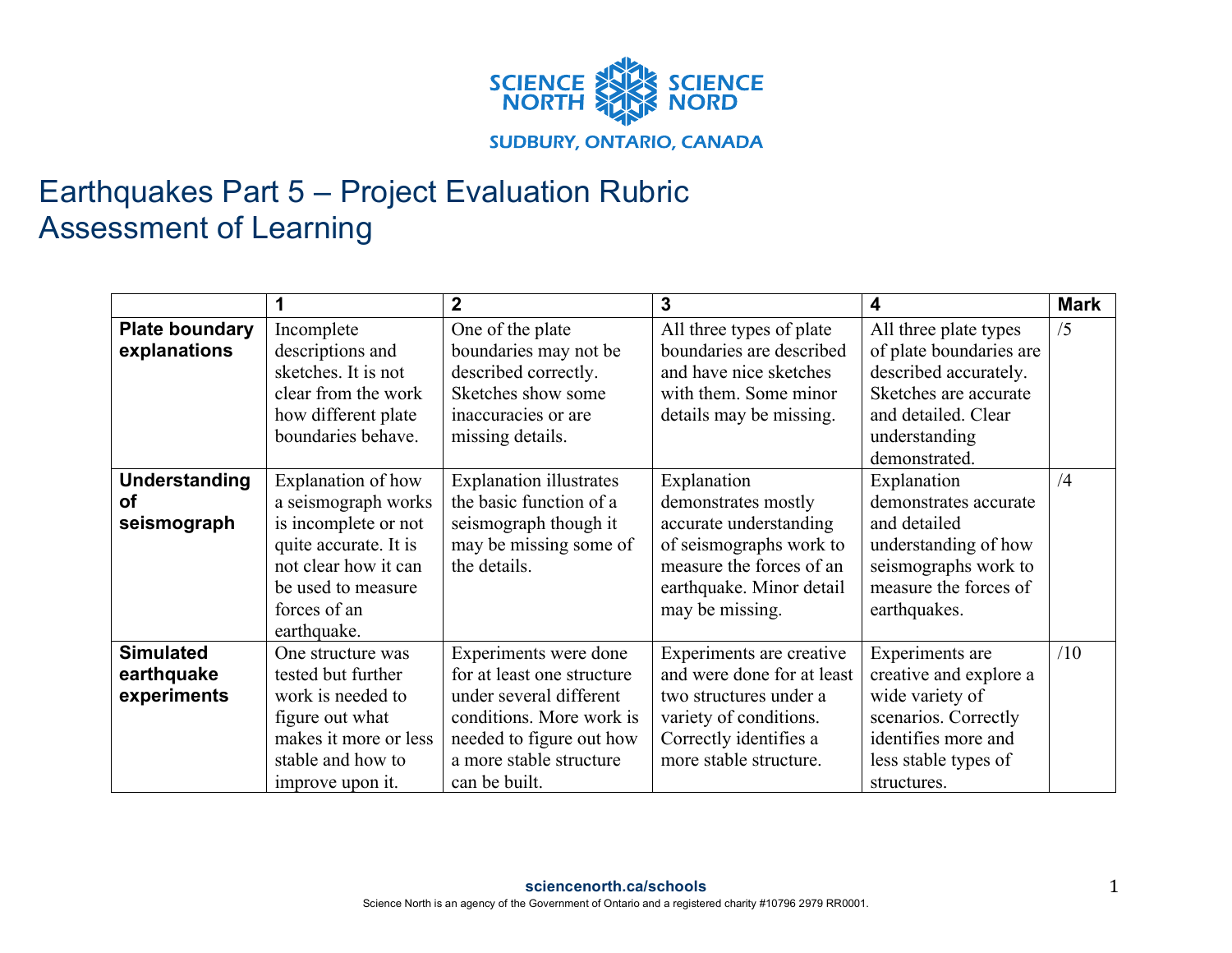| <b>Understanding</b><br>of forces                             | One of the forces is<br>identified but it isn't<br>clear yet how other<br>forces come into<br>play or why a<br>building may be<br>more or less stable. | Some of the forces are<br>correctly identified. The<br>importance of internal<br>forces in structures is not<br>fully demonstrated.                 | Most of the external and<br>internal forces are<br>considered.<br>Demonstrates a good<br>understanding of how<br>external forces affect the<br>structure.                            | All the external and<br>internal forces are<br>considered.<br>Demonstrated<br>understanding of how<br>these forces interact<br>with each other to<br>affect the overall<br>stability of the<br>structure. | /5  |
|---------------------------------------------------------------|--------------------------------------------------------------------------------------------------------------------------------------------------------|-----------------------------------------------------------------------------------------------------------------------------------------------------|--------------------------------------------------------------------------------------------------------------------------------------------------------------------------------------|-----------------------------------------------------------------------------------------------------------------------------------------------------------------------------------------------------------|-----|
| <b>Earthquake</b><br>resistant<br>structural<br>modifications | At least one<br>modification was<br>attempted but no<br>improvement was<br>achieved.                                                                   | Showed creativity in<br>experimenting with at<br>least one modification.<br>May not have been<br>successful in improving<br>stability of structure. | Showed creativity and<br>ingenuity in<br>experimenting with at<br>least two modifications.<br>Some improvement in<br>structures ability to<br>withstand earthquakes.                 | Showed creativity and<br>ingenuity in<br>experimenting with a<br>variety of<br>modifications.<br>Significantly<br>improved structures<br>ability to withstand<br>earthquakes.                             | /10 |
| <b>Overall quality</b>                                        | The project needed a<br>bit more attention.<br>The explanations<br>and drawings are<br>incomplete or<br>rushed.                                        | A few area of the project<br>could use a bit more<br>attention. Some of the<br>drawings and<br>explanations are well<br>done and show creativity.   | The overall quality of the<br>project meets<br>expectations.<br><b>Explanations</b> and<br>drawings are good in<br>general and show some<br>creativity. Good visual<br>presentation. | The overall quality of<br>the project exceeds<br>expectations. Detailed<br>explanations and<br>drawings, creative<br>experiments and great<br>visual presentation.                                        | /5  |